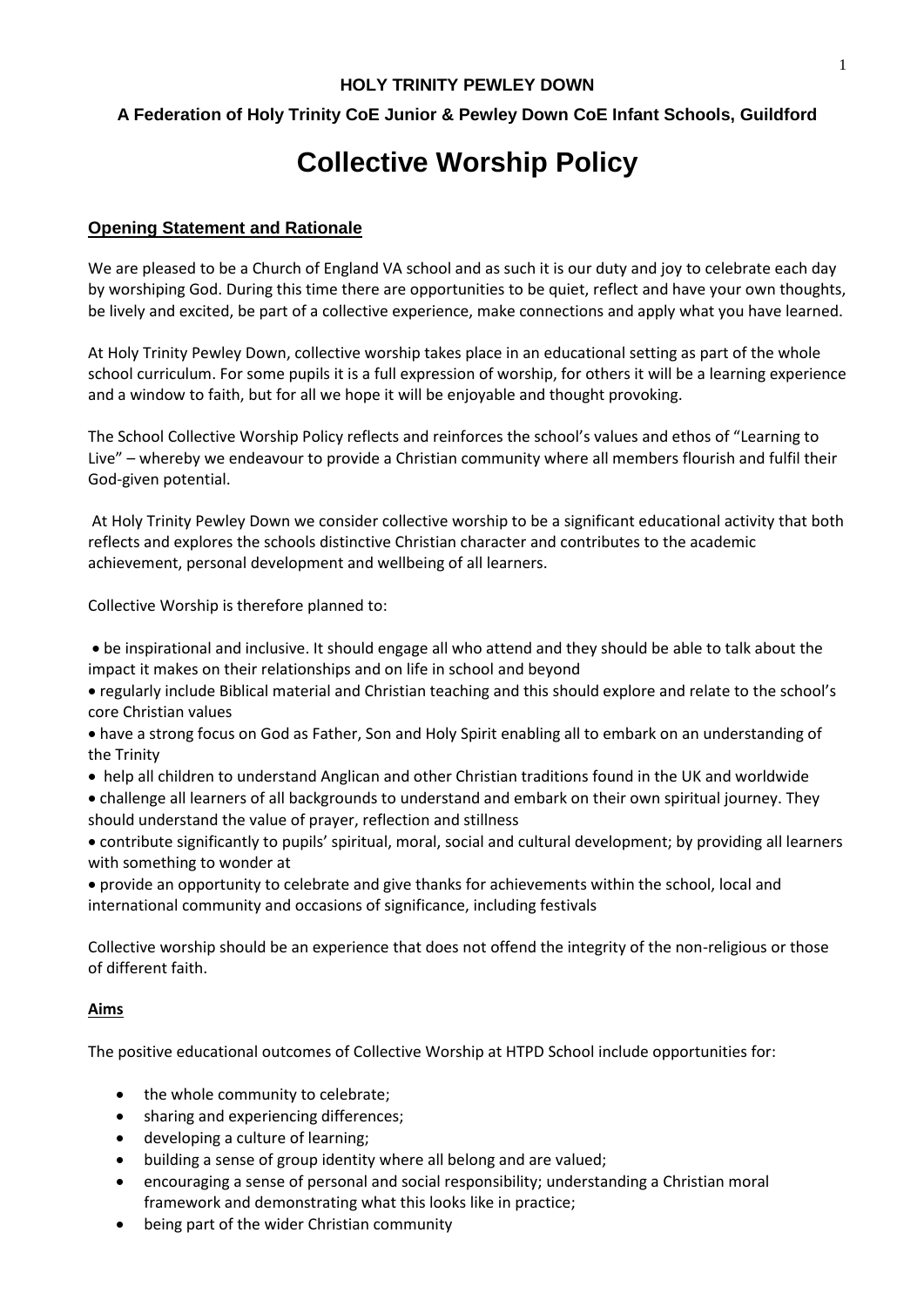- a break from the busyness of life (for stillness and quiet);
- sharing in the language and forms of religious stories, doctrines and worship as an educational experience
- learning how to behave in a large social group;
- exploring feelings and emotions, to think deeply, ask questions and develop a response to issues of faith and beliefs;
- learning how to perform in front of an audience;
- **•** learning how to respond to a performance;
- developing inner awareness
- learning about God and the impact He can have on our lives
- learning to worship in a lively and inspirational way

# **Legal Requirement**

The law requires the Headteacher and Governing Body of every school to provide a daily act of Collective Worship which is in line with the school's Trust Deed and foundation. Schools are obliged to give their reasons if they feel they are not able to comply with this part of the law. HTPD School meets this requirement and this is explained to all involved in the planning and delivery of acts of worship.

#### **Planning and reviewing Collective Worship**

Specific time is set aside for planning collective worship and each collective worship opportunity stands apart from the rest of the day.

We attempt to mark out these special times by for example lighting a candle/asking children to reflect quietly, playing music. Each person leading worship is expected to plan his or her act of worship with the same degree of thoroughness as any other aspect of their teaching. We encourage a 4 stage structure of planning including 'gathering' 'engaging' 'responding' 'sending'. There should also be space for evaluation. SLT meet at least once a term to evaluate the assembly series. This also includes evaluations from children, other staff and parents. These meetings are an opportunity to review and evaluate the last term's Acts of Collective Worship and to plan themes for the next term. The views of pupils about collective worship are sought through the School Council and pupil chats. Pupils are encouraged to be involved in the planning leading and monitoring of Collective worship. Tim Burgess, one of the school's governors has a role in monitoring Collective worship – he is a regular visitor to our assemblies.

# **Methods**

- Worship is planned in themes that develop across a term.
- Each year has a term with
	- A focus on God
	- A focus on Jesus
	- A focus on the Bible
- Each plan draws in other aspects, encouraging children to make connections and think deeply.
- Planning is creative and imaginative, drawing on drama, music, film, visits by outside agencies and participation by the whole school community to make worship meaningful.
- There is time for singing, reflection and prayer.
- There is time for the children to respond with questions and comments.
- The series are repeated in rotation over 4 years.
- Planning is led by the headteacher, but involves as many teachers and staff as possible to ensure that worship is collective across the whole school community.
- Assembly is timetabled to suit the needs of the school and can be at different times of the day and may involve different groups, to meet the needs of the children.